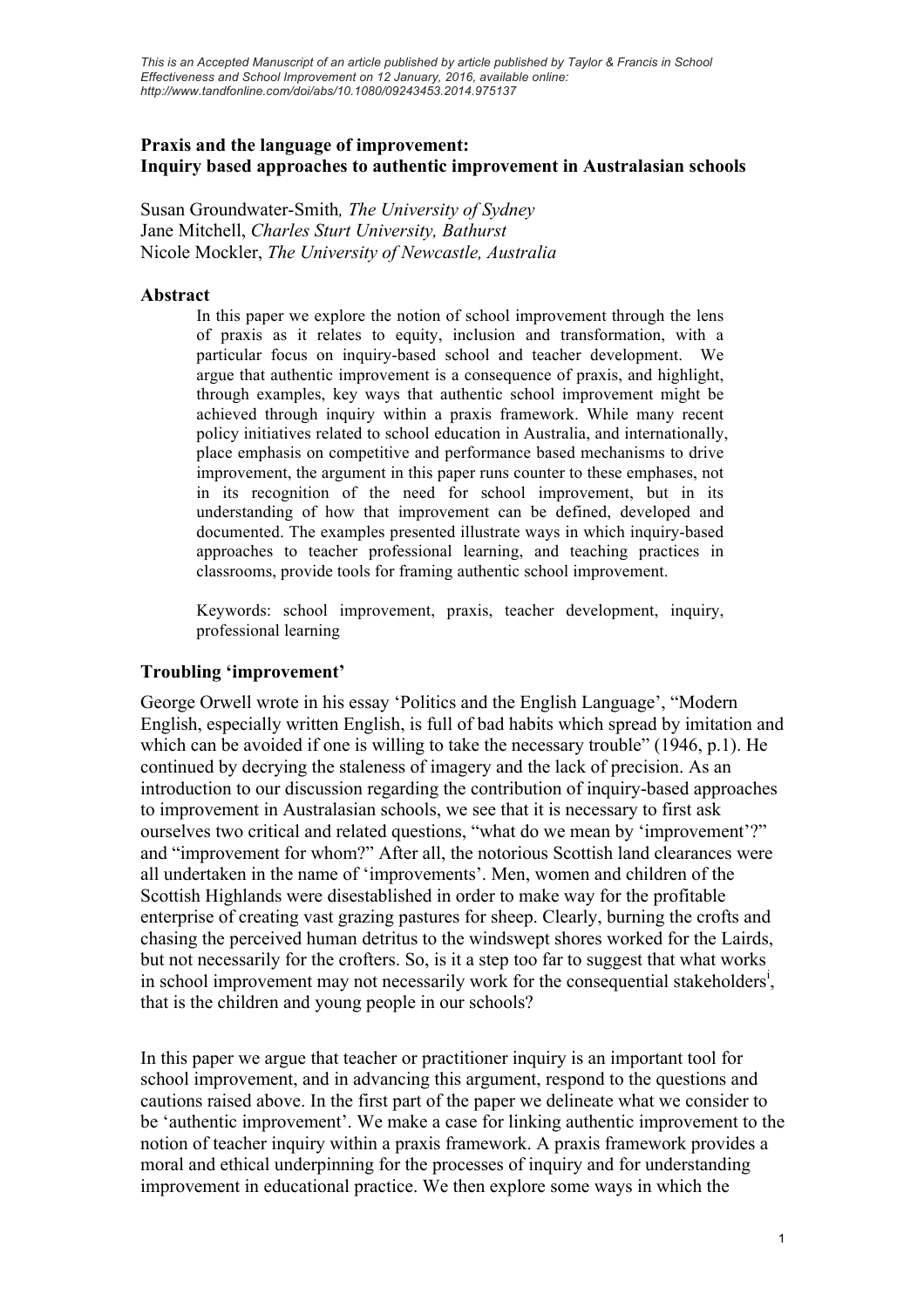notions of inquiry, praxis and improvement are defined, implemented and understood in educational policy and practice contexts. Certainly developing a praxis framework for inquiry contains considerable challenge. In this paper we present two cases and in so doing illustrate some ways in which a focus on the moral and ethical commitments of praxis can be developed and sustained in policy and practice contexts.

### **Praxis, inquiry and improvement**

We take as our starting point for reconceptualising 'improvement' the notion of 'praxis'; that is, morally informed and committed action of the part of teachers. As Kemmis & Smith (2008, pp.5 – 6) have suggested, the possibilities of teachers having moral agency have been eroded, largely in the interests of instrumentalism that reduces educational practice to "simply…following rules" rather than the "creative thinking, care, compassion and critical consciousness – thinking outside or beyond the rules" that, in their view, characterises praxis. As a corrective we argue that praxis, and the reflection and practice that constitute praxis, is concerned with the transformative; a concept strongly evoked by Freire (1970).

A moral commitment to action is not a new idea; it has long been the impetus for those who wish to "improve" what happens in our schools. Dewey (1916) linked pedagogy to democratic, social goals, and in *Schools of Tomorrow* Dewey & Dewey (1915) argued that testing for improvement was foreign to truly moral activity. They wrote:

Since no one's performance is perfect the failures become the obvious and the emphasised thing. The pupil has to fight constantly against the discouragement of never reaching the standard he [sic] is told he is expected to reach. His mistakes are constantly corrected and pointed out … The virtues that the good scholar will cultivate are the colorless, negative virtues of obedience, docility and submission. (p.297)

Improvement then can be understood in relation to the outcomes associated with morally informed teaching practice. Such morally informed practice is likely to lead to outcomes that enable students to build the critical capacities and values necessary for full and active participation in a social democracy. Such morally informed practice is likely to lead to learning outcomes that are equitable for students. Such morally informed practice is also likely lead to outcomes that make schools and classrooms places in which students are happy and safe. Such outcomes are fundamental to both praxis and to authentic school improvement. Authentic 'improvement' in this respect is transformative and is at heart ethical and equitable.

Teacher inquiry undertaken within a praxis framework, provides a means of achieving authentic improvement of the kind described above. Practitioner inquiry, and the related term action research, in this respect involve questioning, examining and analysing the moral and ethical dimensions of classroom and broader educational practice. Investigations undertaken by teachers can weigh the costs and benefits of action taken in classrooms and be drawn on to inform future action. Given that almost every aspect of classroom practice has an ethical and moral dimension, there is potential for considerable diversity in relation to the focus for inquiry, the knowledge developed through inquiry, the changes to practice that might result from the inquiry. and the ways in which any improvements in practice can be documented and described. Not surprisingly, this diversity poses a number of challenges related to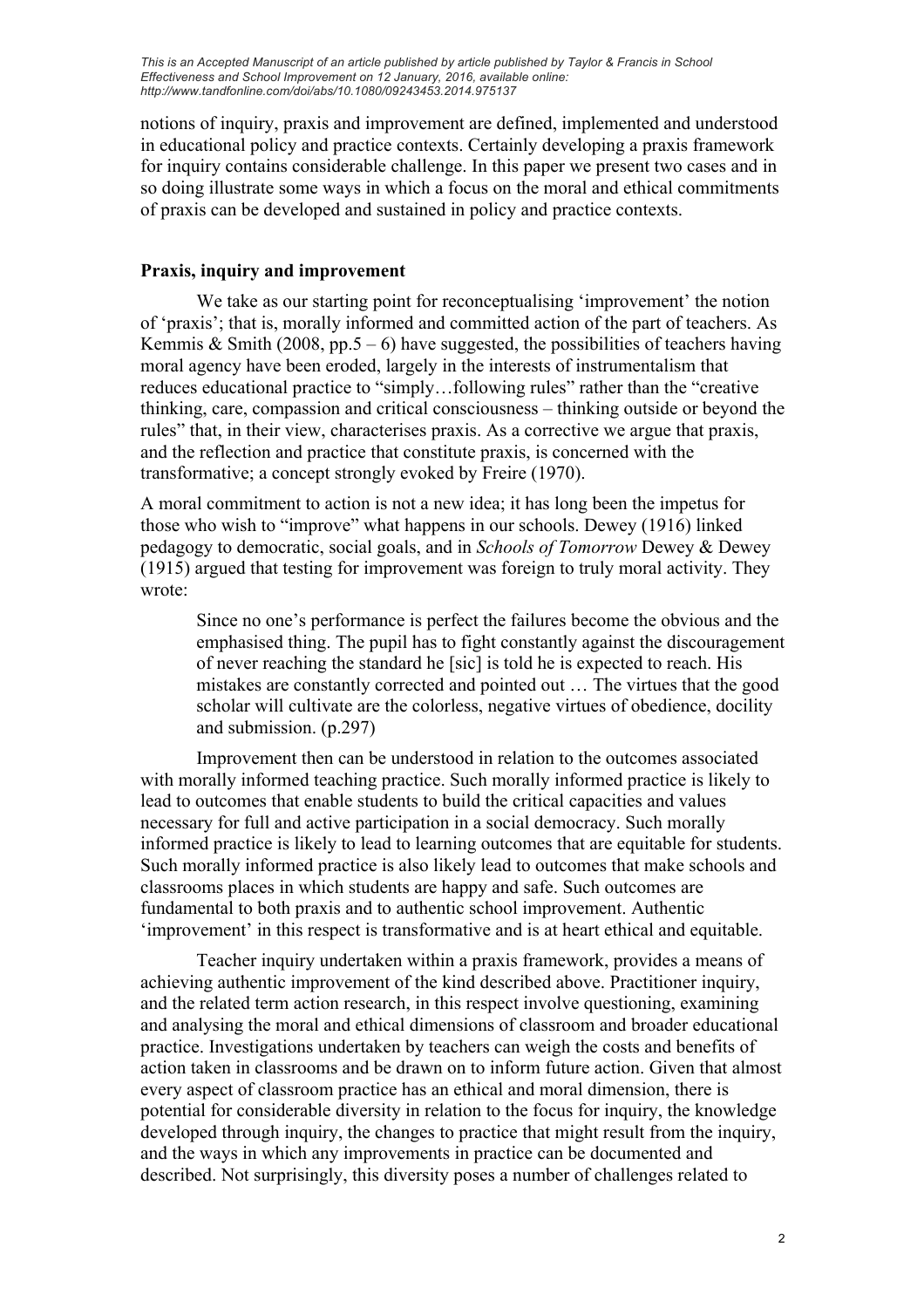practitioner inquiry – how and why it is conducted, how the outcomes of the inquiry are reported, and how changes and improvements to practice as a result of the inquiry are documented. The following sections examine two specific cases associated with understanding and implementing praxis oriented inquiry – one concerned with system wide policy and one concerned with curriculum and pedagogical practice. Through the presentation of the cases we examine how such inquiry relates to school improvement.

# **Inquiry for 'Teacher Improvement': Possibilities and Pitfalls in the Policy Context**

Our first case, drawn from current education policy developments in Australia, focuses on creating space for inquiry within contemporary expressions of education policy, highlighting the dangers of the tendency of governments and systems to 'roll out' inquiry-based teacher professional learning as an implementation tool. We argue here that for teachers and school and system leaders, the focus needs to be on understanding and recognising the spaces within the policy frameworks that allow for praxis to occur, and leveraging these to ensure the growth of praxis through inquiry.

In Australia in particular, practitioner inquiry and action research have a history of use in large-scale projects as a tool for teacher professional development and learning, with a view to school improvement. Elsewhere (Mockler, 2013), one of us has given an historical account of a number of these projects, arguing that increasingly over the period from the early 1990s to the late 2000s, large-scale inquiry-based professional learning was used by governments, both state and federal, in their quest to employ teachers' work and teacher quality as a political tool. Stephen Kemmis, reflecting on action research two decades after the publication of his and Wilf Carr's influential work *Becoming Critical* (1986), noted:

Much of the action research that has proliferated in many parts of the world over the past two decades has not been the vehicle for educational critique we hoped it would be. Instead, some may even have become a vehicle for domesticating students and teachers to conventional forms of schooling (Kemmis, 2006, p. 459).

While it is not the case that all action research referenced by Kemmis is necessarily a consequence of large-scale projects, nor that all inquiry-based work that takes place within large-scale projects lacks criticality, it is the case that where an inquiry-based approach is taken to school and 'teacher improvement', a number of specific possibilities and pitfalls exist.

This observation is particularly pertinent at the present moment because of the recent focus on inquiry as a tool for teacher improvement in Australian schools. The previous federal Government's National Plan for School Improvement, originally slated for implementation in schools across Australia in 2014, included 'teacher performance and training' as one of its key tenets. The recently elected Liberal Government has continued this focus on 'teacher quality', announcing in the lead-up to the 2013 election a focus "on how to lift and improve the ability and capacity of current teachers and ensure our teaching colleges [sic.] are producing highly capable graduates" (Pyne, 2013). Indeed, the focus on 'teacher quality', and the need to "lift the quality, professionalisation and status of the teaching profession" (Australian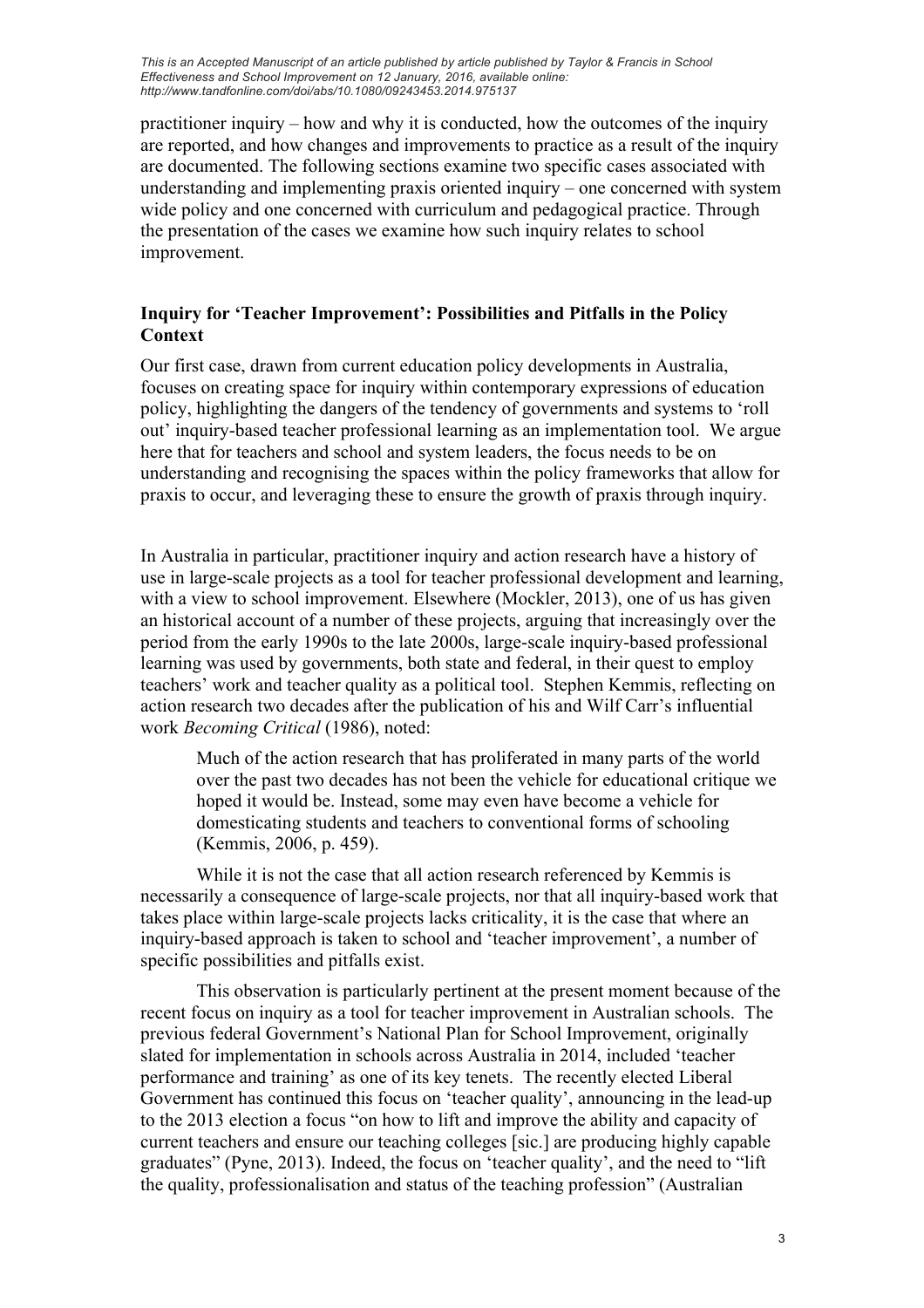Government, 2014) has been conceptualized by successive Australian governments as a critical element of 'school improvement'. Implementation of the Australian Teacher Performance and Development Framework (Australian Institute for Teaching and School Leadership, 2012) is one primary means by which this will be achieved, and the Framework requires that teachers engage in the systematic collection of evidence on their practice as part of the 'performance and development cycle':

Essential element: Evidence used to reflect on and evaluate teacher performance, including through the full review described below, should come from multiple sources and include as a minimum: data showing impact on student outcomes; information based on direct observation of teaching; and evidence of collaboration with colleagues (Australian Institute for Teaching and School Leadership, 2012, p. 6).

In the evaluation of their goals, teachers are required to gather evidence from at least some of the following nominated sources:

- evidence of the impact of teaching on student outcomes
- direct observation of teaching
- evidence of the teacher's impact on colleagues and the school as a whole
- student feedback
- **•** peer/supervisor feedback
- parent feedback
- teacher self-assessment
- evidence of participation in professional learning and teacher reflection on its impact (p.6).

Implementation of the Performance and Development Framework, including the shape of annual teacher review and its links to the above 'sources of evidence' is to be undertaken from 2014, but schools have a large degree of discretion in terms of how the Framework will be implemented in their local context. Early discussions with school leaders across Government and non-Government sectors in a number of states indicate that there are likely to be very large differences of approach in different contexts, from highly developmental approaches to those that conceptualise review as a tool for surveillance of teachers and circumscription of practice.

Elsewhere, we have written at length and over a number of years of the potential for inquiry-based professional learning as a vehicle for teachers to reflect upon and improve their practice (Groundwater-Smith, Mitchell, Mockler, Ponte and Ronnerman, 2013; Groundwater-Smith & Mockler, 2009; Mitchell, Hunter & Mockler, 2010). There are indeed great possibilities for teachers engaging in the processes established in the Performance and Development Framework to use inquiry to support critical reflection and indeed, to individually and collectively use teacher inquiry to develop and explicate their knowledge about teaching. Our concern here lies in the possibility that the widespread adoption of 'evidence based practice' might play into the sanitisation and standardisation of teaching practice, or as Kemmis noted in the quotation above, the 'domestication' of students and teachers to accepted and conventional forms of schooling rather than work as a vehicle for genuine transformation and improvement of schools.

Lessons from earlier iterations of this work on a large scale through the *Innovative Links Between Universities and Schools for Teacher Professional Development* project, the *Innovation and Best Practice Project* and the *Australian*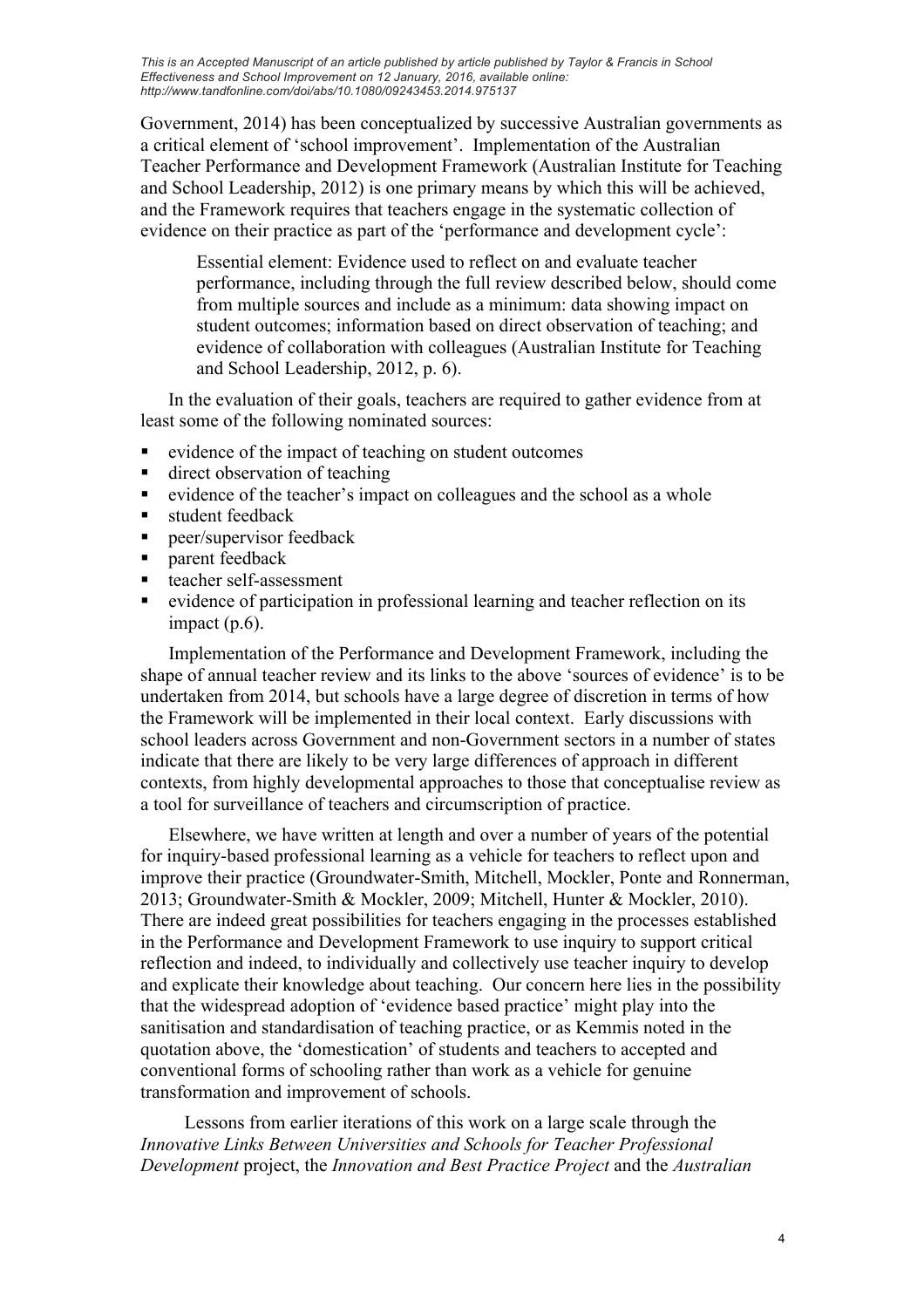*Government Quality Teacher Program*, suggest that this work is at its best when it focuses on local concerns and issues (local to the school, classroom, geographical location, etc); aims to actively build trust and reciprocity between those involved, including university-based colleagues supporting the work; and has an active commitment to the support of teacher autonomy and responsibility (Mockler, 2013). The danger of the large scale application, whether in the context of the funded project such as those named above, or in the more process-oriented context of the Performance and Development Framework, is that it will shy away from the more critical edge in which the real power of this work lies, in favour of more celebratory approaches which are undoubtedly more palatable and easier to manage, while lacking a transformative intent.

In his 2006 article, Kemmis outlines five categories of what he deems to be 'inadequate action research' (pp. 460-461). Elsewhere (Groundwater-Smith et al., 2013, p. 63), we have paraphrased them as:

- 1. That which aims merely at improving techniques of teaching;
- 2. That which is aimed at improving the efficiency of practices rather than understanding the importance of context and consequence in social, cultural, discursive, and material-economic historical terms;
- 3. That which is conducted with the sole purpose of implementing government policies or programs;
- 4. That which does not engage with the voices or perspectives of 'consequential stakeholders' of the research; and
- 5. That which is conducted alone rather than in open communication with others.

It is possible, although, we argue, not desirable, that the Australian Teacher Performance and Development Framework could be implemented with its spirit intact but while also committing each of these transgressions. The challenge, if the Framework is to work 'beyond compliance' to support the real professional learning of teachers in ways that make a difference to the learning of their students, will be to ensure that it does not; that rather, school and system leaders understand the rationale for the framework not only in terms of government requirements for school improvement, but also that they understand the significance of inquiry as an authentic approach to teacher learning, and that the conditions for such learning are fostered on both a system-wide and local scale. Spaces for the support of praxis via inquiry-based professional learning exist within the Framework; the challenge for school leaders and others who support and facilitate teacher professional learning is to actively claim those spaces rather than allow them to be shut down or papered over in the interests of compliance or an adherence to narrow definitions of improvement as represented, for example, in a desire to improve teachers' technical skills.

The case that follows provides an illustration of practitioner inquiry conducted within a praxis framework. While the categories outlined by Kemmis, and described above, list the features of 'inadequate action research', the case below articulates components of 'adequate' practitioner research. By adequate we mean practitioner research that enables participants to critically examine their teaching practices and draw on the results of their inquiry to improve their practice.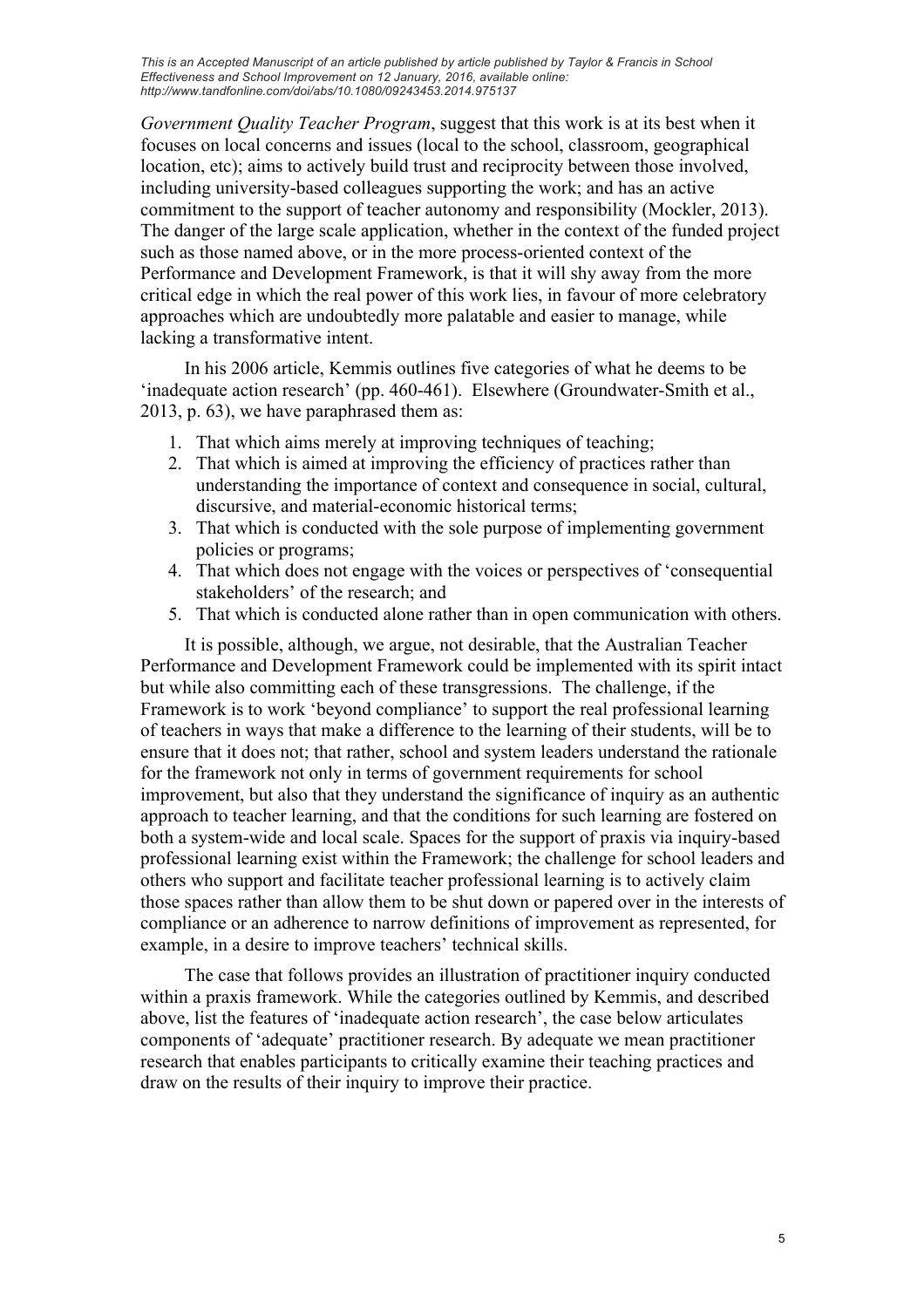# **Partnerships for Inquiry and Improvement: Everybody Counts**

Our second case, illustrated by a study conducted through the New Zealand Council for Educational Research national project, The Teaching and Learning Research Initiative  $(TLRI)^{ii}$ , focuses on the potential of transformative partnerships between teachers and academics to support improvement, through asking 'hard questions' and challenging accepted orthodoxies and taken for granted practices. Here we argue that collaborative and critical partnerships can support improvement within school communities to the benefit of all stakeholders.

The study *Everybody Counts: Reimagining Health and Physical Education* (Petrie, Burrows, Cosgriff, Keown, Naera, Duggan, & Devich, 2013) was undertaken within the TLRI. A noteworthy feature of the initiative is the encouragement given to academic researchers and field based practitioners to work in concert with one another. Thus the study is an example of research and innovation that straddles the academy and the field of practice. Susan Groundwater-Smith, one of the authors of this paper, encountered the study during her appointment as visiting professor at Waikato University where she has a responsibility to facilitate practitioner research.

The investigation reported here asked two fundamental questions, 1) what are the characteristics of health and physical education (HPE) teaching and learning in primary schools and classrooms?; and 2) how do teachers take up, adapt and deploy innovative approaches in HPE, and with what effects on student learning? With respect to the second question the implicit intention was to improve teaching and learning practices for all. But this has not always been so. Typically, HPE in New Zealand primary schools has emphasized games, sport, fitness and the prevention of illness and unwellness. The result has been that for some children the experiences have been positive and enhancing and for others a time when they have felt marginalized and disengaged. As 3(2013, p.5) reported:

Children as young as five are developing distorted body images, with some measuring their waists, watching their weight and believing that they won't get married if they are fat. And there is concern the very schools they attend are fuelling the problem.

Given the international media-driven moral panic that proposes that the ideal body image is slim and fit and that there is no place for those who do not conform; such as the heavier child, the uncoordinated child, the child with a disability, then it is not surprising that those who do not match the stereotype often become the targets of bullying and exclusion (Gard & Wright, 2005). Critical comments may come not only from peers but also from teachers in schools where athleticism is recognized and esteemed.

The 'improvement' task facing the project team was how teacher researchers and academic researchers might co-construct a means of developing an HPE curriculum that provides young people with a more positive and meaningful set of experiences. The task was to "reimagine" what an inclusive and respectful HPE curriculum might look like and how it might be enacted. This required the schoolbased practitioners to have insight about the diversity of their class members and to develop plans, in concert with the academic researchers, which would create new pedagogical approaches to teaching and learning. Knowing students well as a precursor to providing a sound HPE curriculum experience is claimed by Burrows and McCormack (2012) as essential.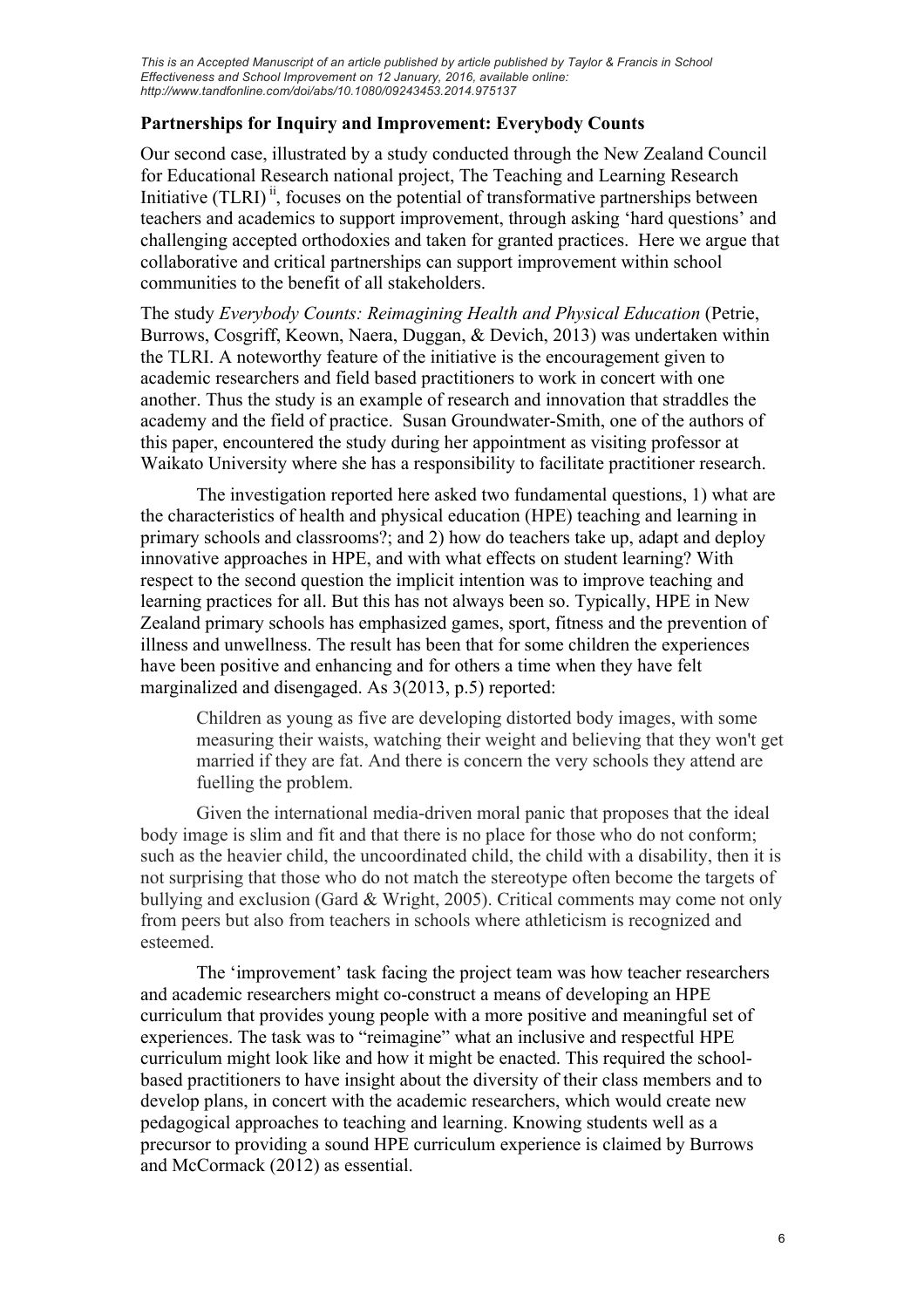The teachers sought to develop strategies that by-passed the elite and competitive nature of sport and to attend to body movements and core skills, for example, balance, accuracy and coordination and which gave the young people a sense of agency in deciding what and how they would undertake activities.

The study followed a series of phases: *a reconnaissance stage* where the teacher researchers and academic researchers worked collaboratively to examine and document the macro and micro factors that shape and influence teaching and learning in HPE. This phase included an audit of the ways in which the media constructs body image and healthy living; as well as current school practices. The teachers and academics were alert to the ways in which ideas about body image and health are being manufactured in the media and are having a negative impact upon young people (Wright, Burrows & Rich, 2012). The second phase, *expanding repertoires and reconstructing practice* developed as a conversation between the partners as they uncovered their varying perspectives and experiences. The third phase involved *trying out and exploring possibilities.* Here teachers set out to develop small interventions that they would share with each other. The final stage has been to *extend the learning to the broader community,* designed to provide for dissemination and sustainability – a phase that continues beyond the life of the funded project.

Throughout the project, children in the teachers' classes were actively engaged as they considered what it is to be accepted by and accepting of others; to feel more confident to participate in a wider range of movement experiences; what it is to act in health promoting ways; and to think critically about their world. HPE was no longer conceptualised as an add-on in the curriculum, but was embedded in the day to day functioning of the classes.

The title of the project reflected the shared ethos that drove it. *Everybody Counts* (EBC) is in marked contrast to the notion that often prevails in HPE, that 'one size fits all'. As the team expressed it, the EBC approach to HPE "supported them to identify learning first and then determine what activities would best support students to progress toward the desired outcome" (p.7). In their discussion of findings the team reported:

Children's ideas and voices have substantially informed the shape and substance of teachers' work in HPE in this study. In one class, a collaborative consideration of what "being active" meant in their own and others' lives generated questions about what thinking, people and movement skills would enable them to be active in different contexts. Drawing on this analysis, the children then collectively determined what their specific learning foci would be across a year (e.g., balance, aiming and accuracy, coping with different emotions). Centering children's views meant that HPE classes looked and felt very different for teachers and children. Health education was woven across the course of the school day—rather than delivered as a series of one-off topics— and was consistently responsive to children's changing needs. Movement contexts seldom contemplated previously by the teachers were drawn on in response to children's self-identified learning needs and desires (e.g., dance, circus skills for exploring balance activities). (Petrie et al, 2013, p. 7)

The processes employed were in relation to a sustained and ongoing investigation and interruption of current HPE discourses on body shape and the oppressive values often contained within such discourses. We argue that this study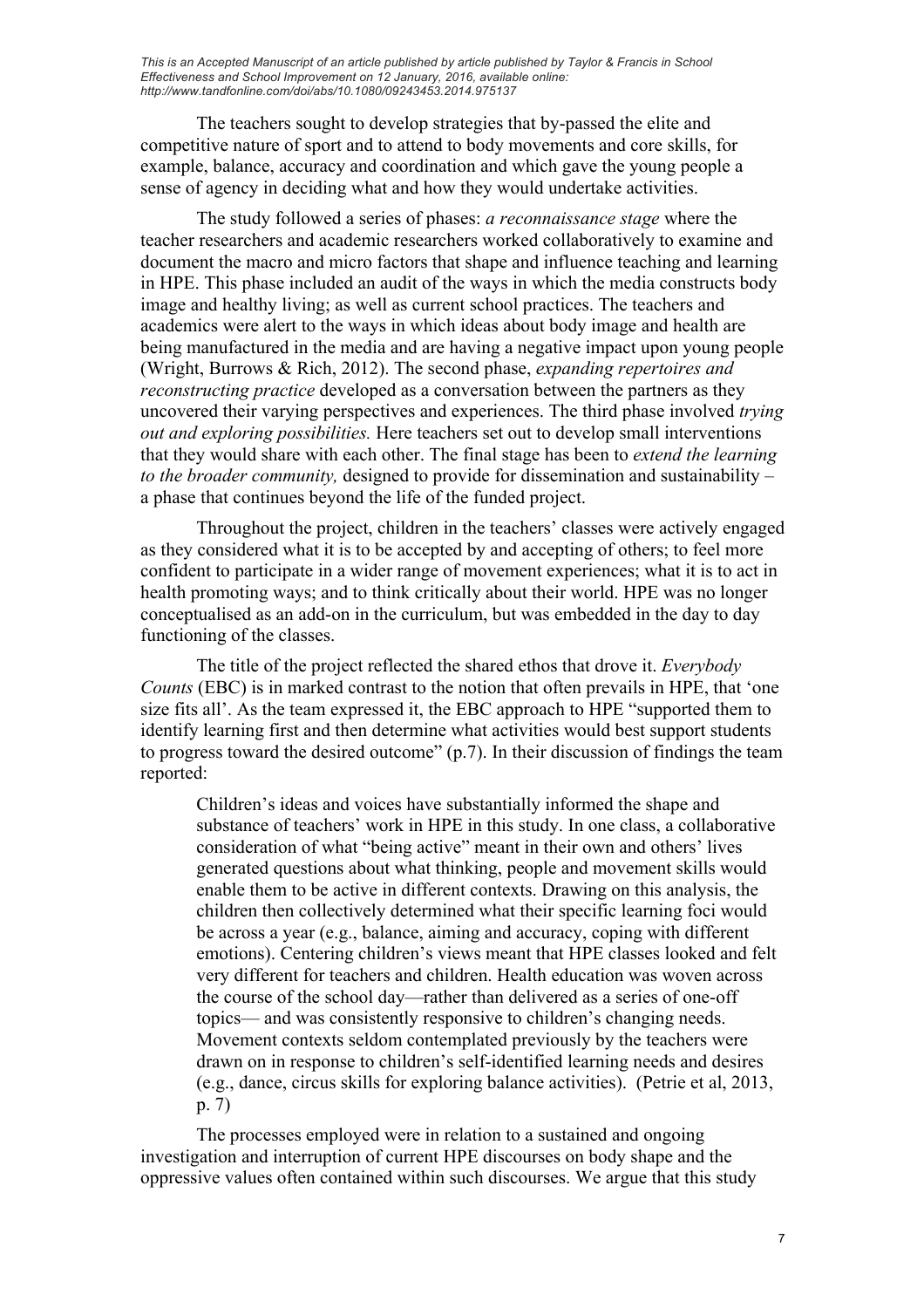then is illustrative of a transformative partnership between school-based and academic researchers that seeks to 'improve' practices that have hitherto been taken for granted. Indeed, it flew in the face of conventional wisdom regarding the ways in which health and physical education should be conducted. We believe that it provides evidence of an enterprise that has been underwritten by courage and persistence and an example of praxis as morally informed action. The evidence for improvement is found within the collective testimony of the participants in the project. Furthermore the innovative work is already being taken up in sustained way across a wider community in Australasia through publication, dissemination and demonstration and can be seen as a strategy for creating viable alternatives to conventional practice.

## **Discussion and conclusion**

Many of the recent policy initiatives pertaining to school education in Australasia, and internationally, place emphasis on competitive and performance based mechanisms to drive improvement. The argument in this paper runs counter to these emphases, not in its recognition of the desirability of genuine school improvement, but in its understanding of how improvement can be defined, developed and documented, and how that improvement can be achieved. We argue that practitioner inquiry undertaken within a praxis framework provides a means by which teachers can carefully consider the moral underpinnings of their work, build and extend their teaching knowledge, and develop classroom practices that are ethical and equitable for all students. The transformations that can emerge as a result of practitioner inquiry, be they teaching practices and/or outcomes for students, are crucial forms of what we term 'authentic' school improvement.

Language and definitions are important in relation to our argument regarding inquirybased professional development and school improvement. As our first case illustrates, much large scale professional development policy uses the language of teacher inquiry to underpin approaches to teacher professional learning and is seen as a means of improving teacher quality and hence outcomes for students. As we detailed earlier, there are many ways in which varied forms of practitioner inquiry can improve practice. Policy that recognises inquiry as a form of teacher professional development has considerable potential. However in this paper we raise concerns about such policies when they have a very instrumental focus – that is they become tools for accountability rather than tools for professional learning and growth, or as Kemmis (2006) argues the policies serve to 'domesticate' teachers and their work. While 'improvement', narrowly or technically defined in terms of increasing efficiencies, might well emanate from such efforts, the transformative dimension that we argue is integral to authentic improvement is typically absent from such instrumental efforts.

We are not suggesting that accountability and professional learning are mutually exclusive. We do however argue that the outcomes from inquiry based professional learning constitute important forms of school improvement. That said, documenting the relationship between professional learning, classroom practice and improvements to student learning outcomes is difficult (Hill, Beisiegel & Jacob, 2013). In the case of practitioner inquiry there are a number of reasons for such a difficulty. The scope and scale of the inquiries may be small and limited in terms of data collected and analysed over time. The outcomes of inquiry may be known by the teacher and others in the school, but not necessarily documented, collated and disseminated to a wider audience. Likewise, and as noted in the first case, it is not uncommon for the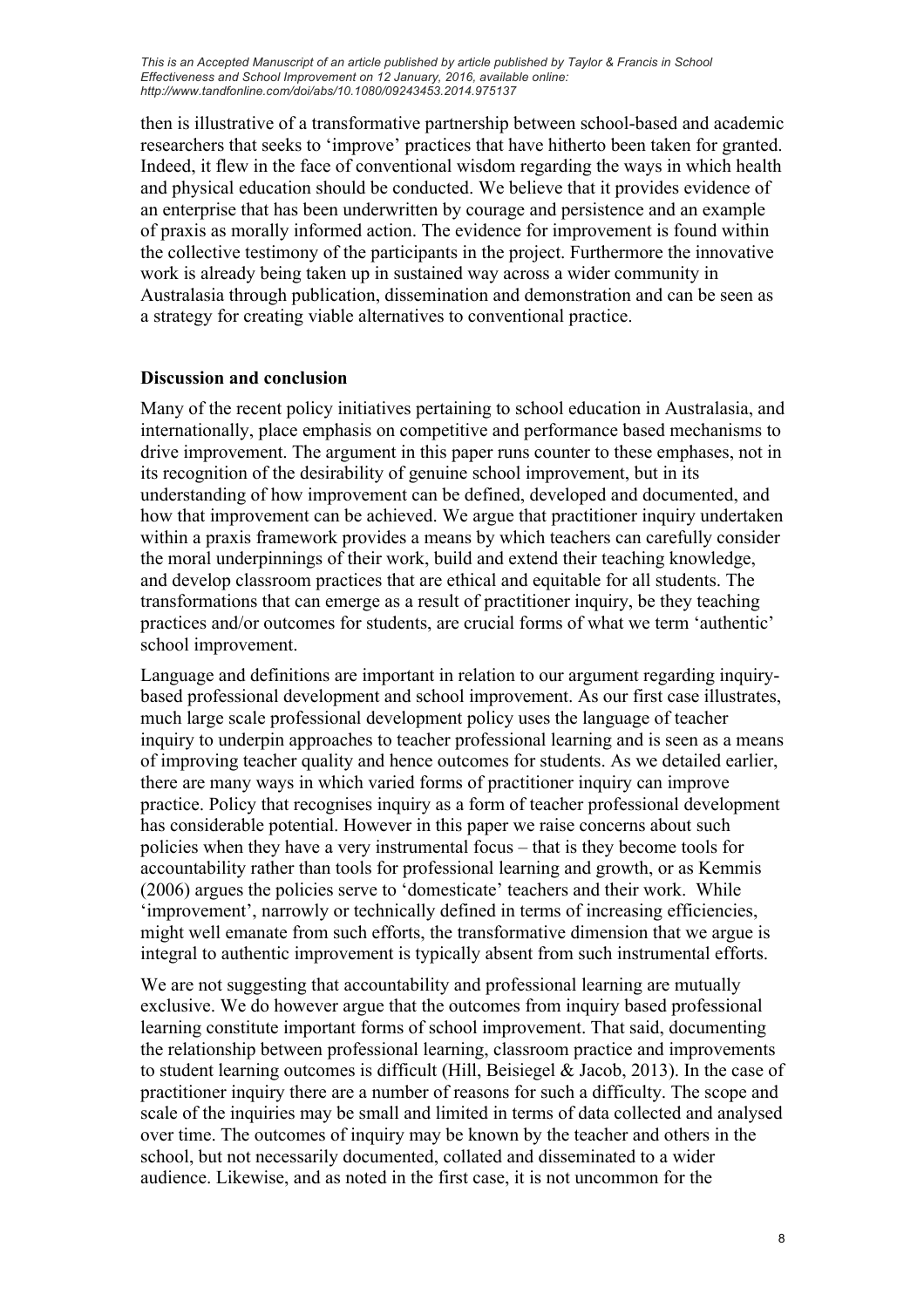outcomes of inquiry based professional learning to be 'celebratory' accounts of practice, rather transformations of practice.

As a counterpoint to the above concerns, the Everybody Counts project described in this paper, provides an important illustration of practitioner inquiry within a praxis framework that is transformative. The outcomes associated with the Everybody Counts project are ones that we suggest represent authentic improvement. The practitioner inquiry enabled teachers and their university partners to develop critical knowledge related to the content and methods for teaching health and physical education. That knowledge was drawn on to inform and change the ways in which that subject is taught and learnt. The inquiry in this case had genuine meaning for the 'consequential stakeholders', that is the participating teachers and their students. A number of important factors facilitated inquiry and improvement in this case – a policy environment that supported teacher inquiry, the varied resources associated with a research grant, the partnership between schools and universities, the deployment of a range of research methods, and the reporting of findings. Moreover, in this case there was the scope and willingness to ask and respond to 'hard questions' in relation to a curriculum and pedagogical problem that had meaning for the participants in their work contexts. In this case it was the asking and responding to hard questions that provided the moral and ethical underpinning of the inquiry and the transformations.

The ideas raised above have been drawn on to develop a model for authentic school improvement. Figure 1 highlights that authentic school improvement is located at the confluence of teaching practice, practitioner inquiry, and the outcomes of that inquiry. These components of the model are represented in the three inter-connecting circles. As part of praxis each component is connected to the other. Teaching practice drives and is driven by practitioner inquiry. The link between these two components is morally informed action. The processes of practitioner inquiry result in a set of findings that can provide measures of improvement and/or be drawn on to improve teaching practice. The inquiry findings inform teaching practice when they have meaning for the stakeholders – be they teachers or students or the wider school community.



Figure 1 A praxis model for authentic school improvement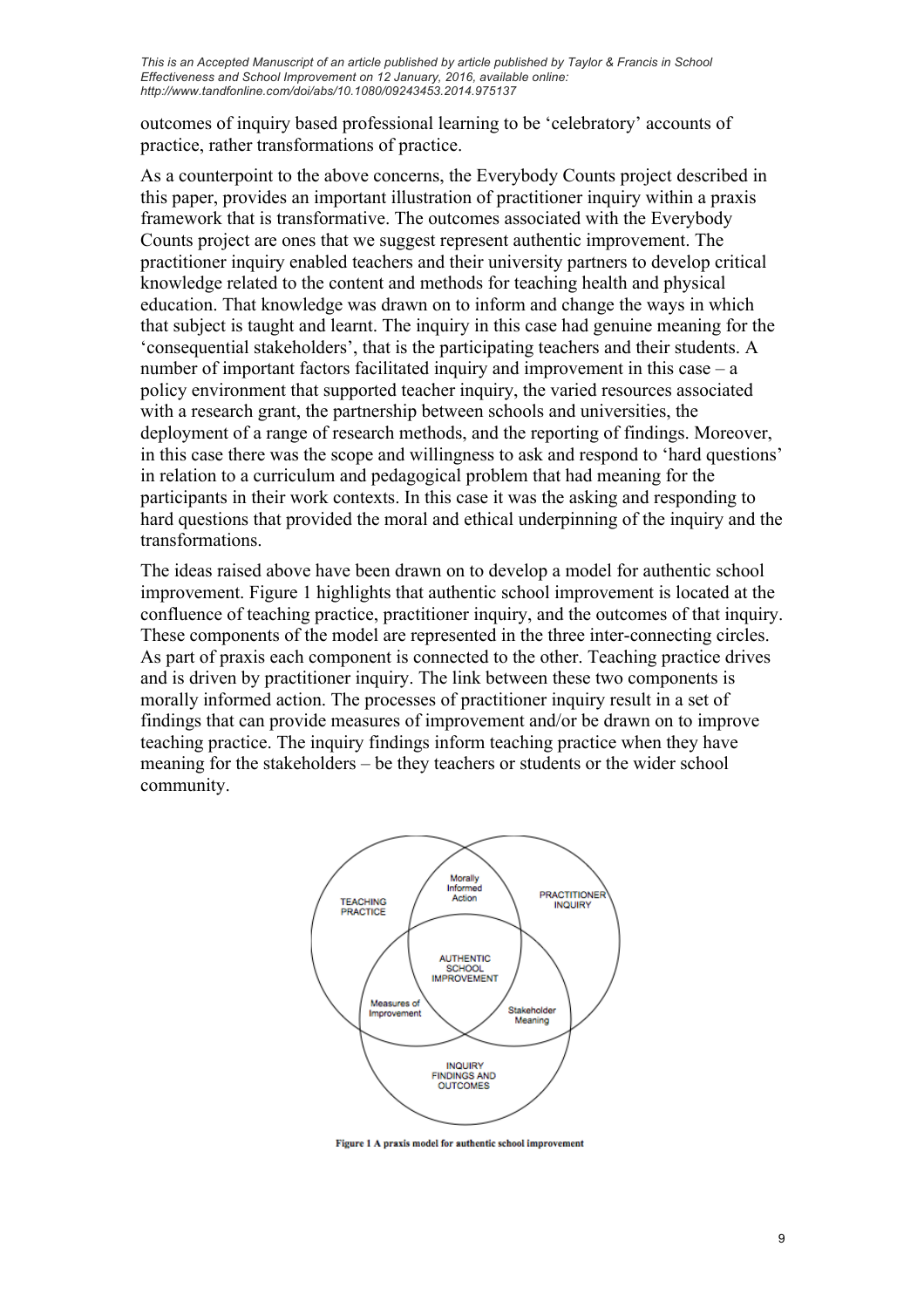The model is dependent on a definition of praxis as morally informed action; the development of practitioner inquiry conducted within a praxis framework, that is concerned with investigating matters of moral import within school contexts; and the outcomes of inquiry that inform teaching practice in ways that lead to ethical and equitable outcomes for students. The evidence for improvement in the model of practitioner inquiry advocated in this paper lies in participants' refined understandings of their practice and associated changes to practice that are concerned with ethical and equitable outcomes for students.

The implementation of such a model for authentic school improvement at scale, and/or in depth, is difficult. As this paper has demonstrated there is a need for strong conceptual frameworks, coupled with the policy will and resources that enable school-university projects such as *Everybody Counts* to be developed and sustained. There is clearly much advocacy work required to promote such models. One area in which we believe there is considerable potential for development, and that will support such advocacy, is the dimension of the above model related to the *findings and outcomes of inquiry* and the *measures of improvement*. Documenting and disseminating the findings from practitioner research in ways that inform both professional learning policy and teaching practice is one of the most difficult parts of practitioner inquiry, but one of the most important in terms of promoting and sustaining morally informed transformations within schools and classrooms.

#### **References**

- Australian Government. (2014). Students First: Teacher Quality. Retrieved March 20, 2014, from http://www.studentsfirst.gov.au/teacher-quality.
- Australian Institute for Teaching and School Leadership. (2012). Australian Teacher Performance and Development Framework. Melbourne: AITSL.
- Burrows, L. & McCormack, J. (2012). Teachers' talk about health, self and the student 'body'. *Discourse: Studies in the cultural politics of education*, 33(5), pp.729-744.
- Carr, W., & Kemmis, S. (1986). *Becoming Critical: Education, Knowledge and Action Research*. London: Falmer Press.
- Carson, J. (2013) Concern over school input into body image. *Waikato Times*. 10<sup>th</sup> July, 2013, p.3.
- Dewey, J. & Dewey, E. (1915) *Schools of Tomorrow.* New York: E.P. Dutton & Co. http://archive.org/details/schoolsoftomorro005826mbp accessed 10th July, 2013
- Dewey, J. (1916) *Democracy and Education.* New York: Macmillan
- Freire, P. (1970) *Pedagogy of the Oppressed.* New York: Herder and Herder.
- Gard, M. & Wright, J. (2005) *The obesity epidemic: science, morality and ideology.*  Abingdon, Oxon: Routledge.
- Hill, H., Beisiegel, M., & Jacob, R. (2013). Professional Development Research: Consensus, Crossroads, and Challenges. *Educational Researcher, 42*(9), 476- 487.
- Groundwater-Smith, S., & Mockler, N. (2009). *Teacher Professional Learning in an Age of Compliance: Mind the Gap*. Dordrecht: Springer.
- Groundwater-Smith, S., Mitchell, J., Mockler, N., Ponte, P., & Ronnerman, K. (2013). *Facilitating Practitioner Research: Developing Transformational Partnerships*. London and New York: Routledge.
- Kemmis, S. & Smith, T. (Eds.) (2008) *Enabling Praxis: Challenges for Education.* Rotterdam: Sense Publications.